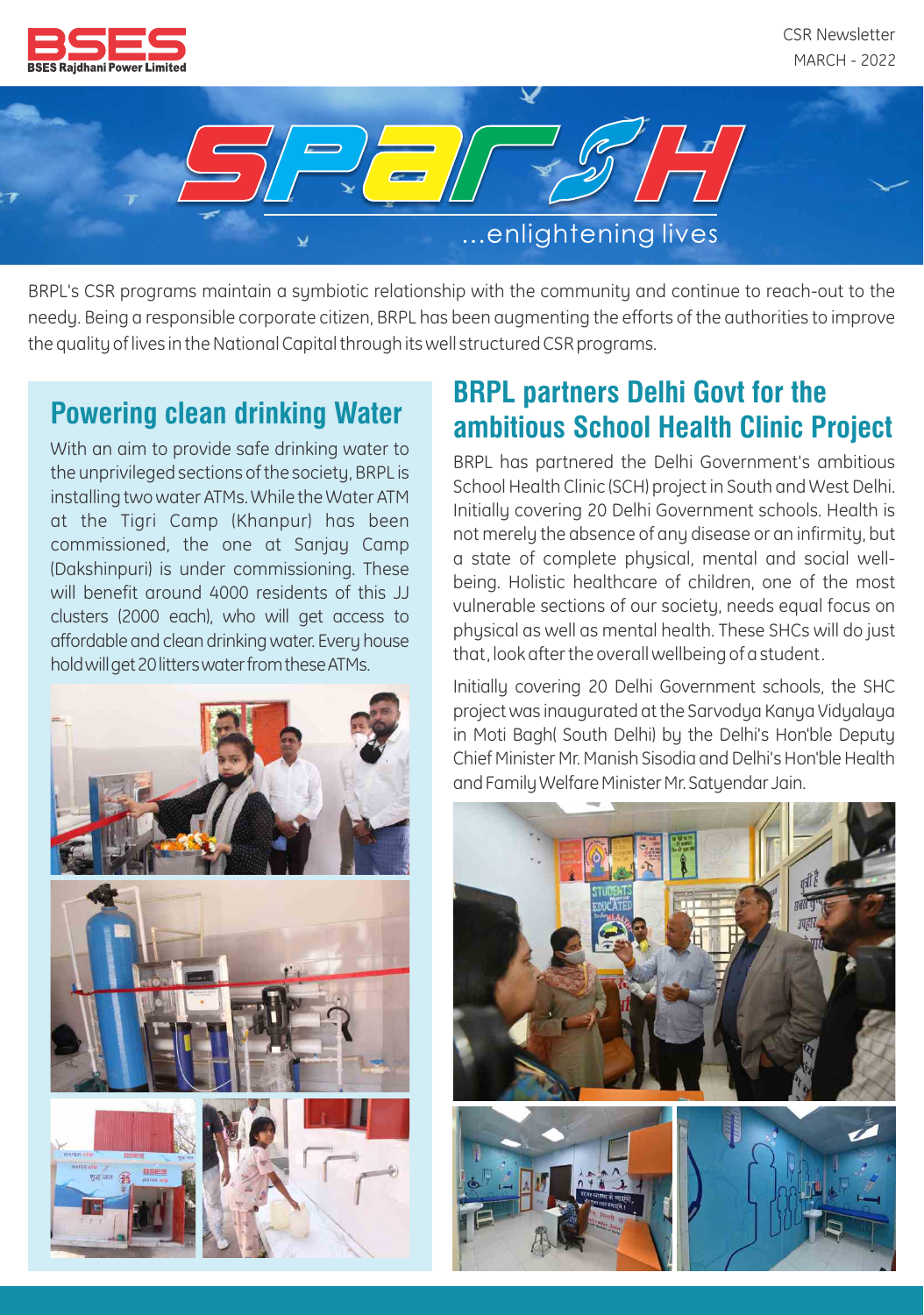# **Powering cleanliness and hygiene in the communities**

With an aim to keep our surroundings and environment clean, BRPL is engaging with the communities, sensitising and creating awareness among the targeted households. The program is engaging with the rag pickers for collection, segregation and disposal of household generated sanitary waste. As part of the exercise, around 100 dustbins were distributed, adding to the 200 dustbins already provided in the previous month. A pad vending machine was also installed at the Pratibha Kanya Vidyalaya.



#### **Powering safe disposal of sanitary waste and Hygiene**

Awareness programs on safe disposal of sanitary waste and hygiene were organised at various location in South and West Delhi, benefitting around 2200 people. Under this project, BRPL has largely focused on reduction in water borne diseases, sensitisation and improvementin sanitation at home and surrounding areas, hygiene, limiting the school dropout rate among girl students and sensitization of adolescents to sexual behaviour and preventing their exploitation.



#### **Wheelchairs, tri-cycles, smart-phones and artificial limbs distributed to the needy**

Under BRPL's CSR programs, BRPL handed over wheelchairs, tri-cycles (motorised and manual) and artificial limbs to the Divyangjans. The visually impaired were handed-over smart phones with special software as part of the discom's Sparsh initiative. A total of around 50 people benefitted. Senior discom officials led by the CEO Rajesh Bansal and CHRO Ashok Gautam handed-over the aids to the needy.

Education & healthcare has been the thrust BSES Rajdhani Power Limited's CSR programs. It has partnered with Artificial Limbs Manufacturing Corporation of India (ALIMCO), a Government of India undertaking, to help identity & distribute aids and appliances to people with disability (PWD).

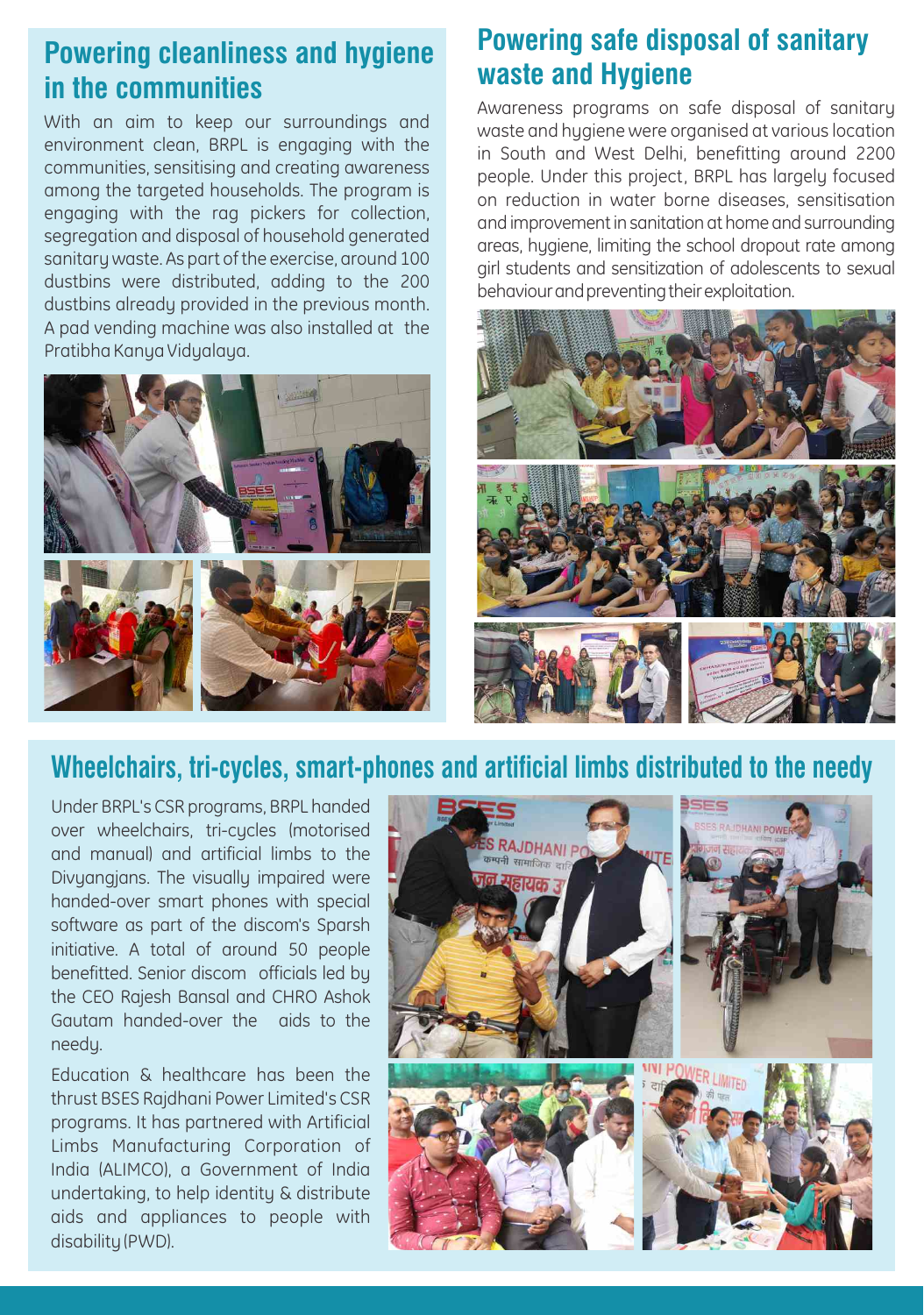## **Powering awareness on energy programs**

In order to sensitise the residents of the JJ on the importance and benefits of energy conservation and legal electricity connections, BRPL organised five awareness programs, benefitting around 100 people.



# **Powering the health of Police personnel and school staff through Yoga camps**

For the well-being of our Police personnel, teaching and the non-teaching staff and children of government schools, two Yoga camps were organised in West Delhi. These benefited over 400 participants during the month, adding to the existing tally of 688. The participants were also trained-on simple exercises that they can do at their leisure for their well being.



## **Not only electricity, BRPL also powers dreams**

BRPL not only supplies reliable electricity, it also powers dreams. Hundreds of youngsters from the underprivileged backgrounds are realising their dreams and aspirations through the discom's vocational training centers. The students at these VT Centers are undergoing training in various fields, including, Basic & Advance Computers, Beauty Culture, Fashion, Designing & Tailoring through the hybrid training mode.

These VT Centers enrolled total 1133 students and examinations are being conducted at various centers.

| <b>Vocational Training Centre</b> | No of students enrolled |
|-----------------------------------|-------------------------|
| Mundka                            | 135                     |
| Jaffarpur                         | 126                     |
| Nilothi, Nangloi                  | 160                     |
| Najafgarh                         | 128                     |
| CRPF-Jharoda Kalan                | 22                      |
| <b>Tagore Garden</b>              | 142                     |
| Dhansa Road Jaffarpur             | 300                     |
| Delhi Police CR Park              | 120                     |

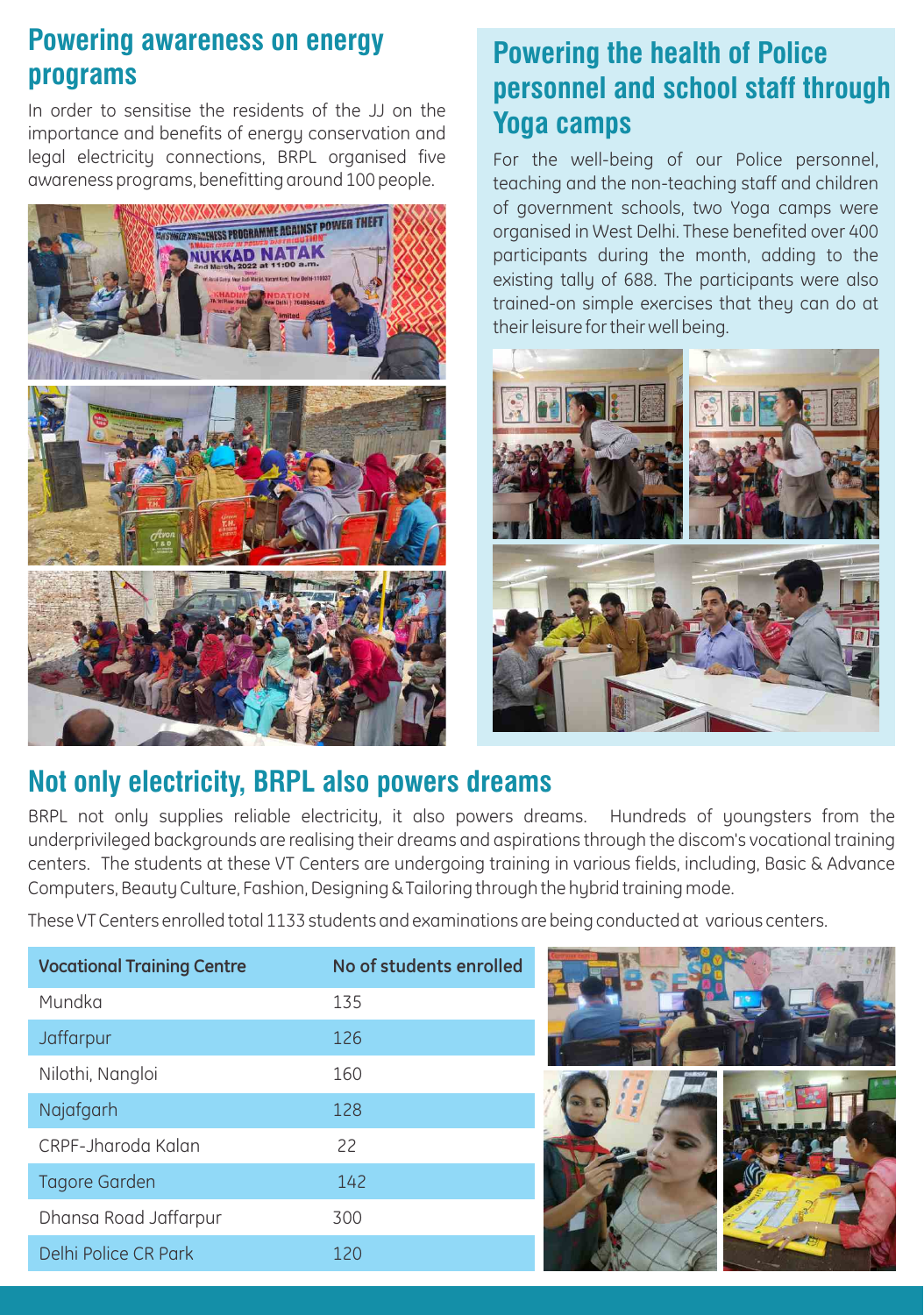#### **Powering hygiene and safety: 2300 sanitary napkins and ~3500 masks stitched and distributed**

Continuing with its theme of hygiene, BRPL is striving to make homemade sanitary napkins and affordable masks accessible to the underprivileged sections. Stitched by BRPL's Self Help Groups, over 2300 sanitary napkins and around 3500 (3 ply) masks were stitched and distributed among the neediest in the month of March. In 2021-22, around 18,000 sanitary napkins and around 30,000maskshavebeendistributed.



# **Powering financial literacy among the needy**

For powering financial literacy among the needy, BRPL, through its CSR programs, is spreading awareness on the financial concepts, personal finance and the management of money. Bank accounts are being opened for the beneficiaries who don't have accounts and are willing to be part of the formal banking system. Around 500 women benefitted from the drive in March and around 4500 so far.



# **Powering capacity building through Self Help Groups**

The Self Help Groups (SHGs) are envisaged as an instrument to bring social and economic empowerment of Women, particularly those belonging to the under privileged sections of the society. The project aims to strengthen the skill capacities of five SHGs in the Vikaspuri area of West Delhi for making the ladies socially and economically empowered. Around 52 people benefitted though this project.